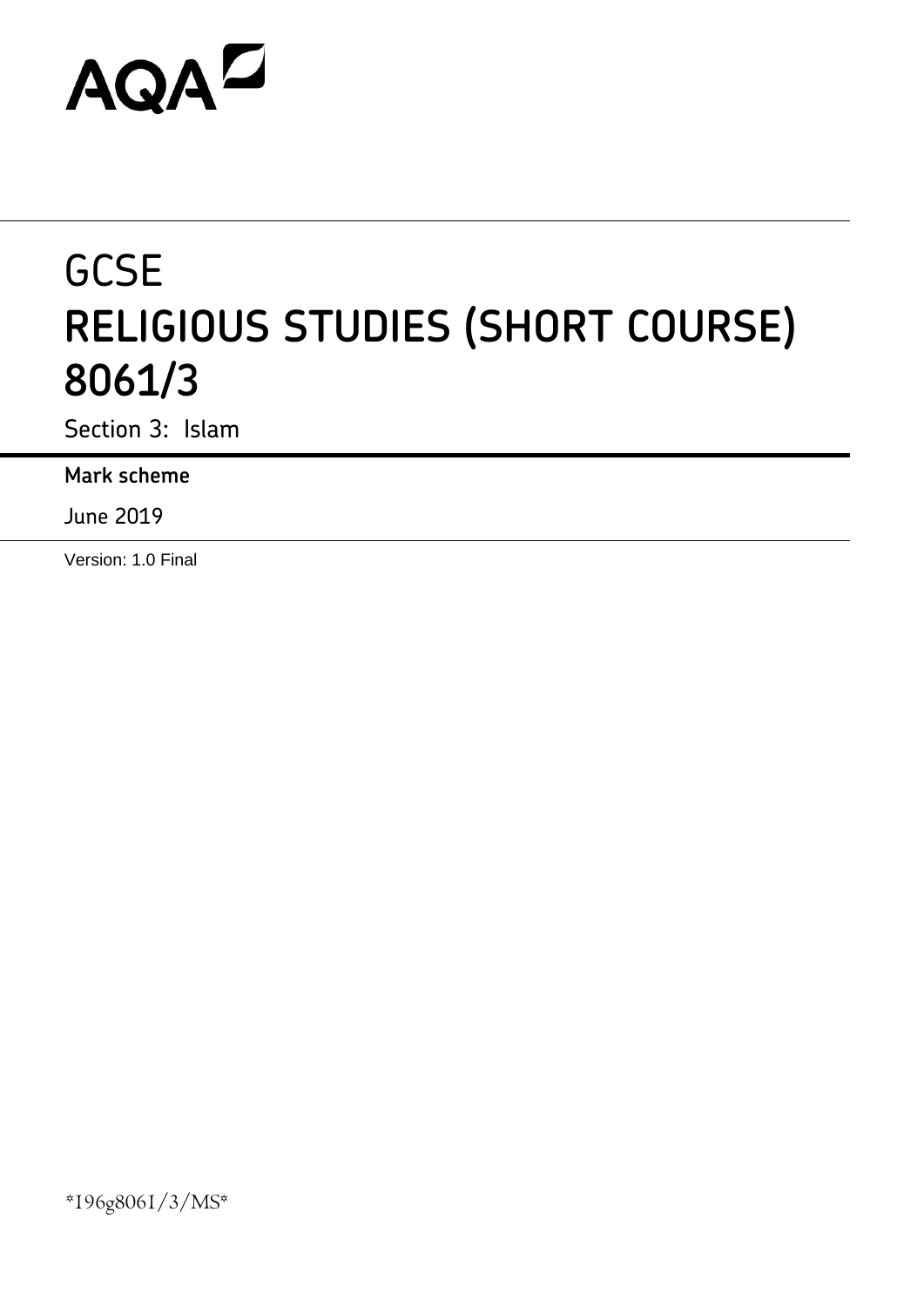Mark schemes are prepared by the Lead Assessment Writer and considered, together with the relevant questions, by a panel of subject teachers. This mark scheme includes any amendments made at the standardisation events which all associates participate in and is the scheme which was used by them in this examination. The standardisation process ensures that the mark scheme covers the students' responses to questions and that every associate understands and applies it in the same correct way. As preparation for standardisation each associate analyses a number of students' scripts. Alternative answers not already covered by the mark scheme are discussed and legislated for. If, after the standardisation process, associates encounter unusual answers which have not been raised they are required to refer these to the Lead Examiner.

It must be stressed that a mark scheme is a working document, in many cases further developed and expanded on the basis of students' reactions to a particular paper. Assumptions about future mark schemes on the basis of one year's document should be avoided; whilst the guiding principles of assessment remain constant, details will change, depending on the content of a particular examination paper.

Further copies of this mark scheme are available from aqa.org.uk

Copyright © 2019 AQA and its licensors. All rights reserved.

AQA retains the copyright on all its publications. However, registered schools/colleges for AQA are permitted to copy material from this booklet for their own internal use, with the following important exception: AQA cannot give permission to schools/colleges to photocopy any material that is acknowledged to a third party even for internal use within the centre.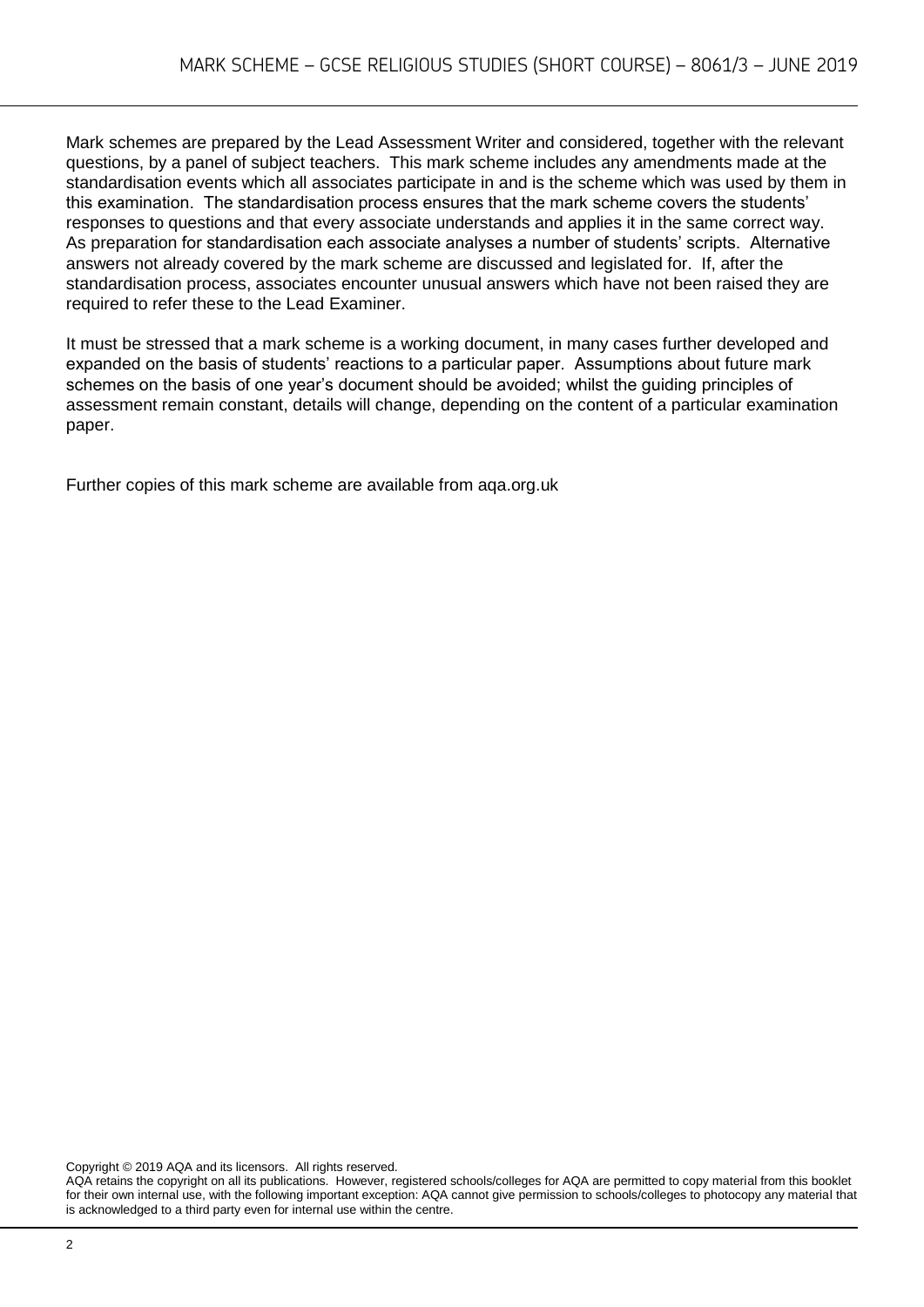#### Level of response marking instructions

Level of response mark schemes are broken down into levels, each of which has a descriptor. The descriptor for the level shows the average performance for the level. There are marks in each level.

Before you apply the mark scheme to a student's answer read through the answer and annotate it (as instructed) to show the qualities that are being looked for. You can then apply the mark scheme.

#### Step 1 Determine a level

Start at the lowest level of the mark scheme and use it as a ladder to see whether the answer meets the descriptor for that level. The descriptor for the level indicates the different qualities that might be seen in the student's answer for that level. If it meets the lowest level then go to the next one and decide if it meets this level, and so on, until you have a match between the level descriptor and the answer. With practice and familiarity you will find that for better answers you will be able to quickly skip through the lower levels of the mark scheme.

When assigning a level you should look at the overall quality of the answer and not look to pick holes in small and specific parts of the answer where the student has not performed quite as well as the rest. If the answer covers different aspects of different levels of the mark scheme you should use a best fit approach for defining the level and then use the variability of the response to help decide the mark within the level, ie if the response is predominantly level 3 with a small amount of level 4 material it would be placed in level 3 but be awarded a mark near the top of the level because of the level 4 content.

#### Step 2 Determine a mark

Once you have assigned a level you need to decide on the mark. The descriptors on how to allocate marks can help with this. The exemplar materials used during standardisation will help. There will be an answer in the standardising materials which will correspond with each level of the mark scheme. This answer will have been awarded a mark by the Lead Examiner. You can compare the student's answer with the example to determine if it is the same standard, better or worse than the example. You can then use this to allocate a mark for the answer based on the Lead Examiner's mark on the example.

You may well need to read back through the answer as you apply the mark scheme to clarify points and assure yourself that the level and the mark are appropriate.

Indicative content in the mark scheme is provided as a guide for examiners. It is not intended to be exhaustive and you must credit other valid points. Students do not have to cover all of the points mentioned in the Indicative content to reach the highest level of the mark scheme.

An answer which contains nothing of relevance to the question must be awarded no marks.

#### Levels of response marking

In GCSE Religious Studies, differentiation is largely achieved by outcome on the basis of students' responses. To facilitate this, levels of response marking has been devised for many questions.

Levels of response marking requires a quite different approach from the examiner than the traditional 'point for point' marking. It is essential that the **whole response is read** and then **allocated to the level**  it best fits.

If a student demonstrates knowledge, understanding and / or evaluation at a certain level, he / she must be credited at that level. **Length** of response or **literary ability** should **not be confused with genuine**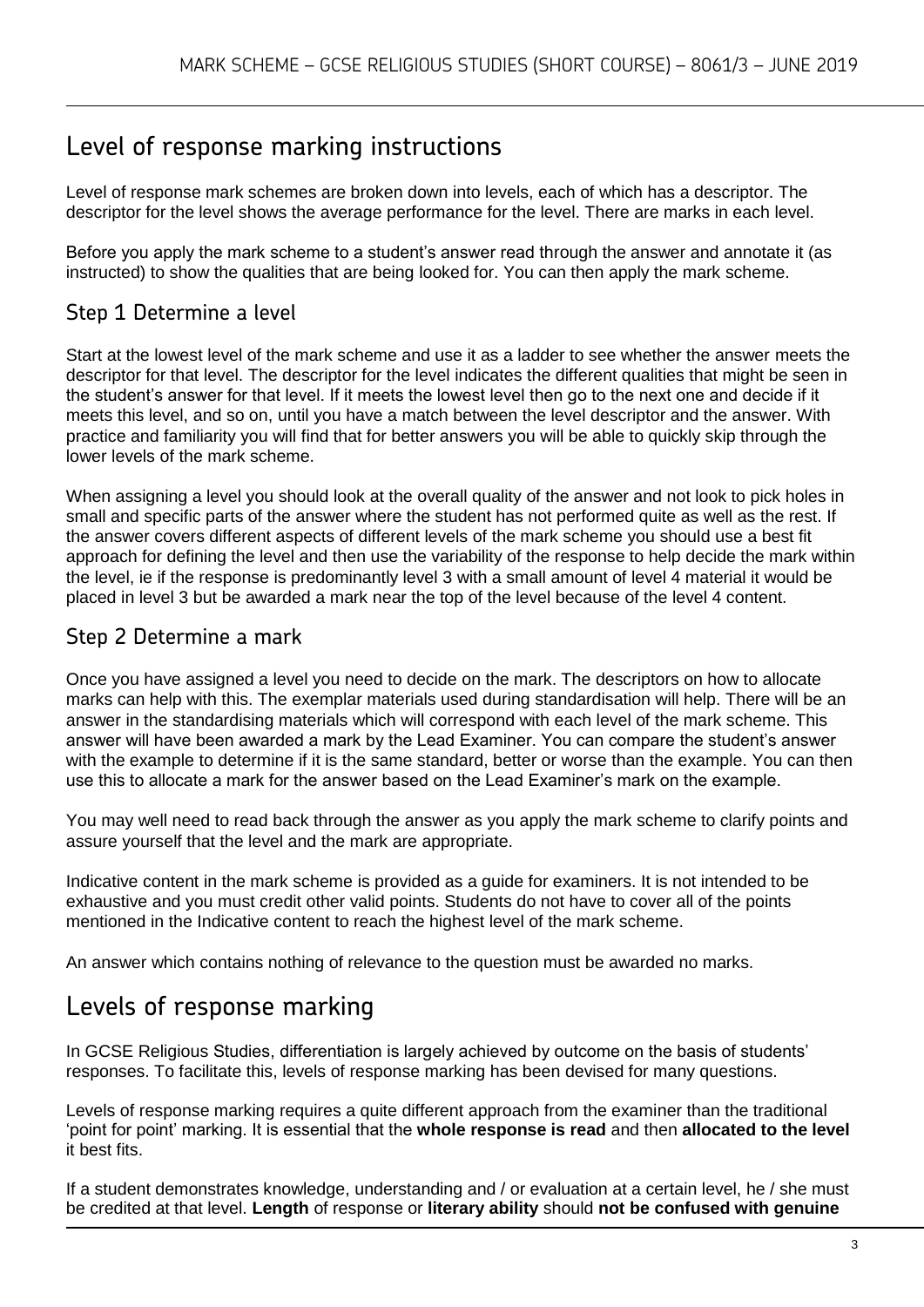**religious studies skills**. For example, a short answer which shows a high level of conceptual ability must be credited at that level. (If there is a band of marks allocated to a level, discrimination should be made with reference to the development of the answer.)

Levels are tied to specific skills. Examiners should **refer to the stated assessment target** objective of a question (see mark scheme) when there is any doubt as to the relevance of a student's response.

Levels of response mark schemes include either **examples** of possible students' responses or **material**  which they might use. These are intended as a **guide** only. It is anticipated that students will produce a wide range of responses to each question.

It is a feature of levels of response mark schemes that examiners are prepared to reward fully, responses which are obviously valid and of high ability but do not conform exactly to the requirements of a particular level. This should only be necessary occasionally and where this occurs examiners must indicate, by a brief written explanation, why their assessment does not conform to the levels of response laid down in the mark scheme. Such scripts should be referred to the Lead Examiner.

#### **In questions where credit can be given to the development of a point, those developments can take the form of:**

- **Example or evidence**
- **Reference to different views**
- **Detailed information.**

### Spelling, Punctuation and Grammar (SPaG)

Spelling, punctuation and grammar will be assessed in 12-mark questions.

Spelling, punctuation and grammar (SPaG) will be assessed against the following criteria:

| Level                            | <b>Performance descriptor</b>                                                                                                                                                                                                                                                                          | <b>Marks</b><br>awarded |
|----------------------------------|--------------------------------------------------------------------------------------------------------------------------------------------------------------------------------------------------------------------------------------------------------------------------------------------------------|-------------------------|
| High<br>performance.             | Learners spell and punctuate with consistent accuracy<br>$\bullet$<br>Learners use rules of grammar with effective control of meaning overall<br>Learners use a wide range of specialist terms as appropriate<br>$\bullet$                                                                             | 3                       |
| Intermediate •<br>performance.   | Learners spell and punctuate with considerable accuracy<br>Learners use rules of grammar with general control of meaning overall<br>Learners use a good range of specialist terms as appropriate<br>$\bullet$                                                                                          | 2                       |
| <b>Threshold</b><br>performance. | Learners spell and punctuate with reasonable accuracy<br>$\bullet$<br>Learners use rules of grammar with some control of meaning and any<br>errors do not significantly hinder meaning overall<br>Learners use a limited range of specialist terms as appropriate<br>$\bullet$                         |                         |
| No marks<br>awarded              | The learner writes nothing<br>$\bullet$<br>The learner's response does not relate to the question<br>$\bullet$<br>The learner's achievement in SPaG does not reach the threshold<br>$\bullet$<br>performance level, for example errors in spelling, punctuation and<br>grammar severely hinder meaning | 0                       |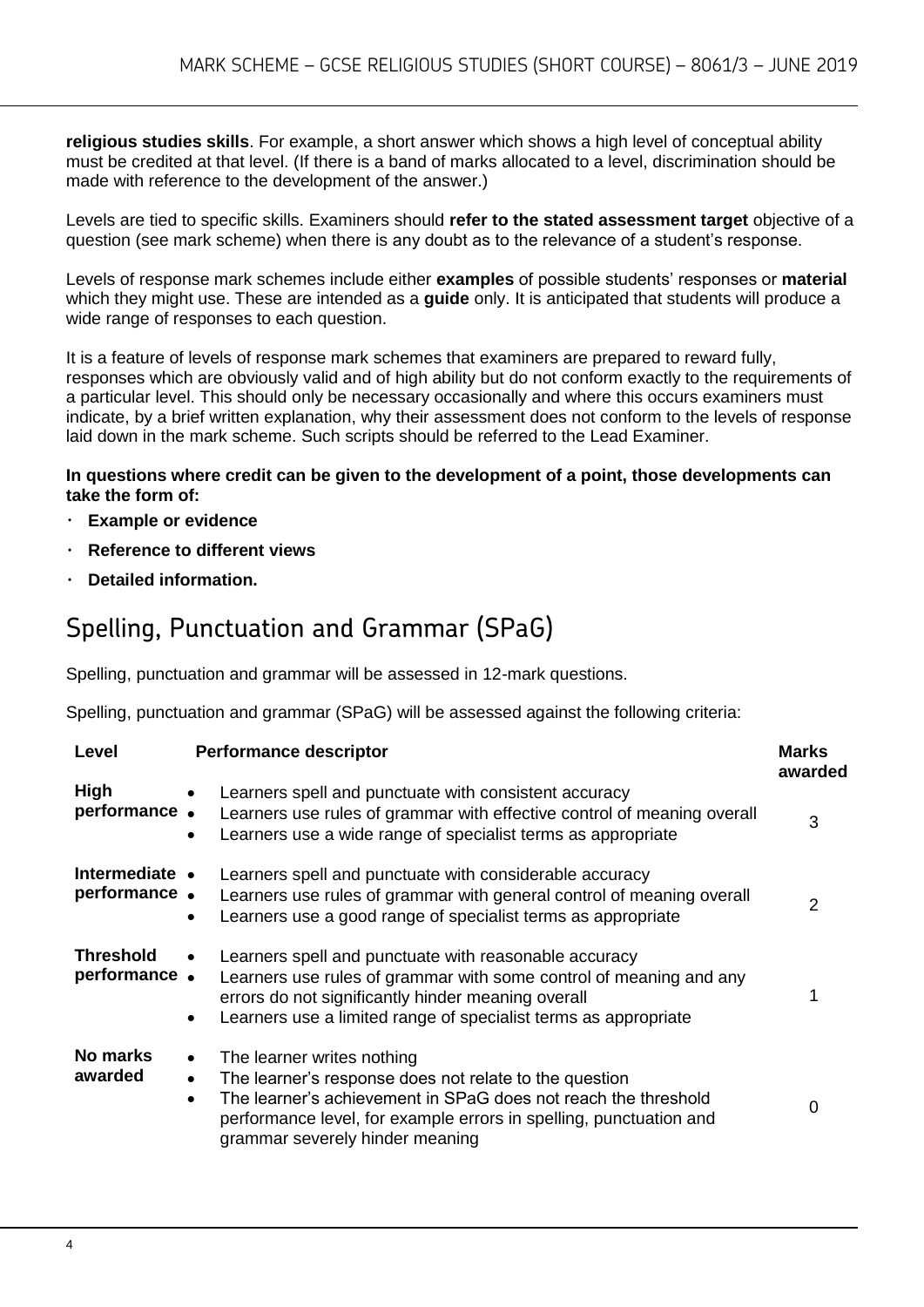**0 1 . 1 Which one of the following is not an article of faith in Sunni Islam?**

**[1 mark]**

- **A The holy books**
- **B Belief in angels**
- **C The Imamate**
- **D The prophets**

**Target: AO1:1 Demonstrate knowledge and understanding of religion and belief, including beliefs, practices and sources of authority.**

Answer: C: The Imamate



**0 1 . 2 Name two prophets of Islam.**

**[2 marks]**

**Target: AO1:1 Demonstrate knowledge and understanding of religion and belief, including beliefs, practices and sources of authority.**

**One mark for each of two correct names.** 

**Students may include two of the following names, but all other relevant names must be credited:** 

Muhammad, Adam, Ibrahim (Abraham), Isa (Jesus), Musa (Moses), Noah etc

NB allow Ahmad (there is debate amongst some Muslims)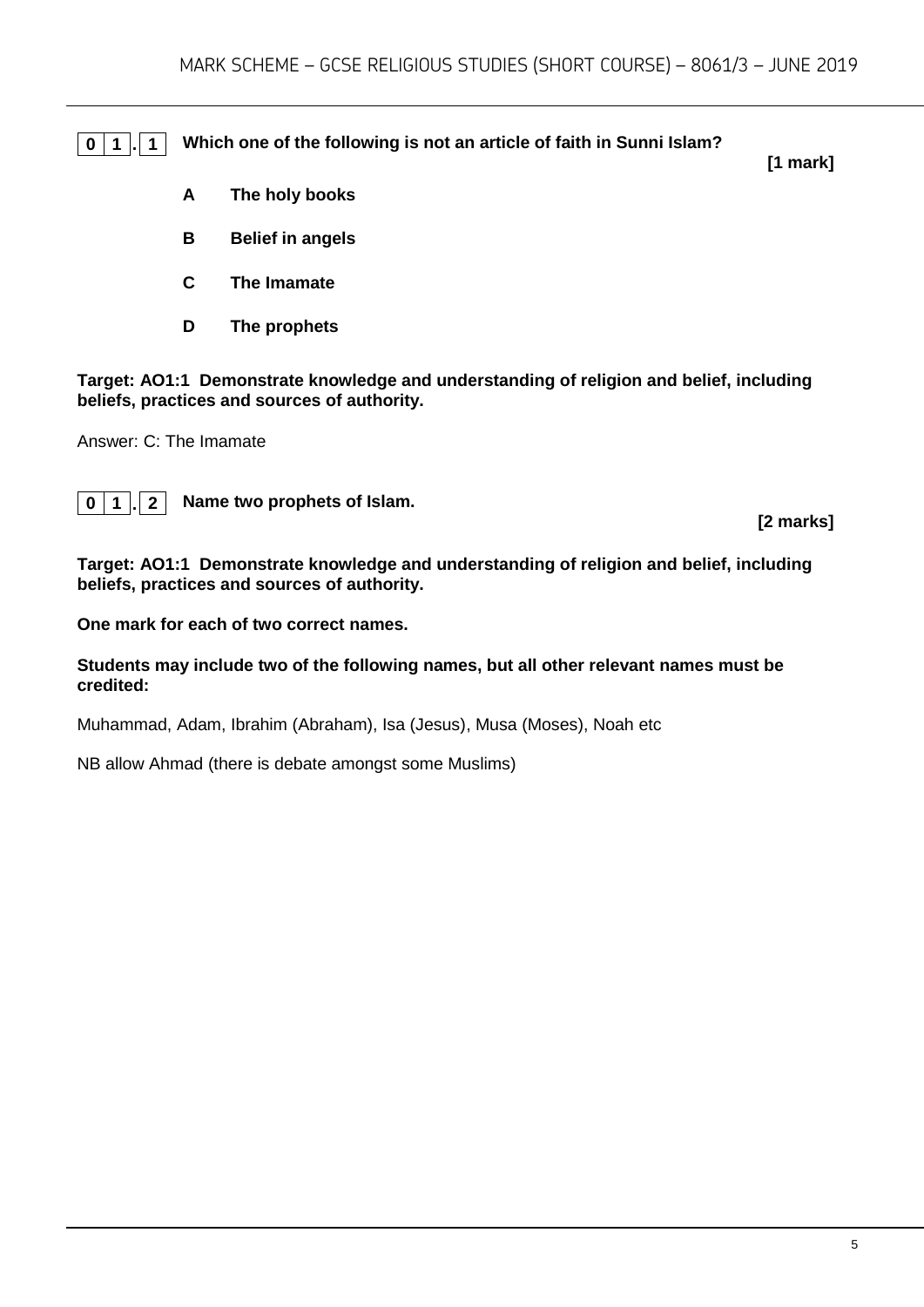#### **0 1 . 3 Explain two ways in which belief in the five roots of Usul ad-Din influences Shi'a Muslims today.**

#### **[4 marks]**

#### **Target: AO1:2 Demonstrate knowledge and understanding of religion and belief, including influence on individuals, communities and societies.**

#### **First way**

Simple explanation of a relevant and accurate influence – 1 mark Detailed explanation of a relevant and accurate influence – 2 marks

#### **Second way**

Simple explanation of a relevant and accurate influence – 1 mark Detailed explanation of a relevant and accurate influence – 2 marks

Maximum of 2 marks if there is no specific reference to how belief in Usul ad-Din influences Shi'a Muslims today.

#### **Students may include some of the following points, but all other relevant points must be credited:**

They believe in the oneness of Allah / which reminds them to avoid the sin of shirk / they will therefore not worship idols / or associate partners with him.

They will follow the teachings of the prophets / they are messengers (come from) Allah / and their messages /

They will ensure that they are fair and just in their dealings / and avoid injustices / they have comfort when things go wrong as they believe that Allah will serve justice on the last day /

They will obey the leaders (Imam) / and their teachings / belief in Imam Ali separates Shi'a from Sunni

They will try to live their life according to Allah's command as shown in the Qu'ran / so they reach paradise etc.

Any other influence that links to the five roots is creditworthy.

NB The five roots are: tawhid, justice, prophethood, resurrection, imamate – there is no credit for naming without explanation.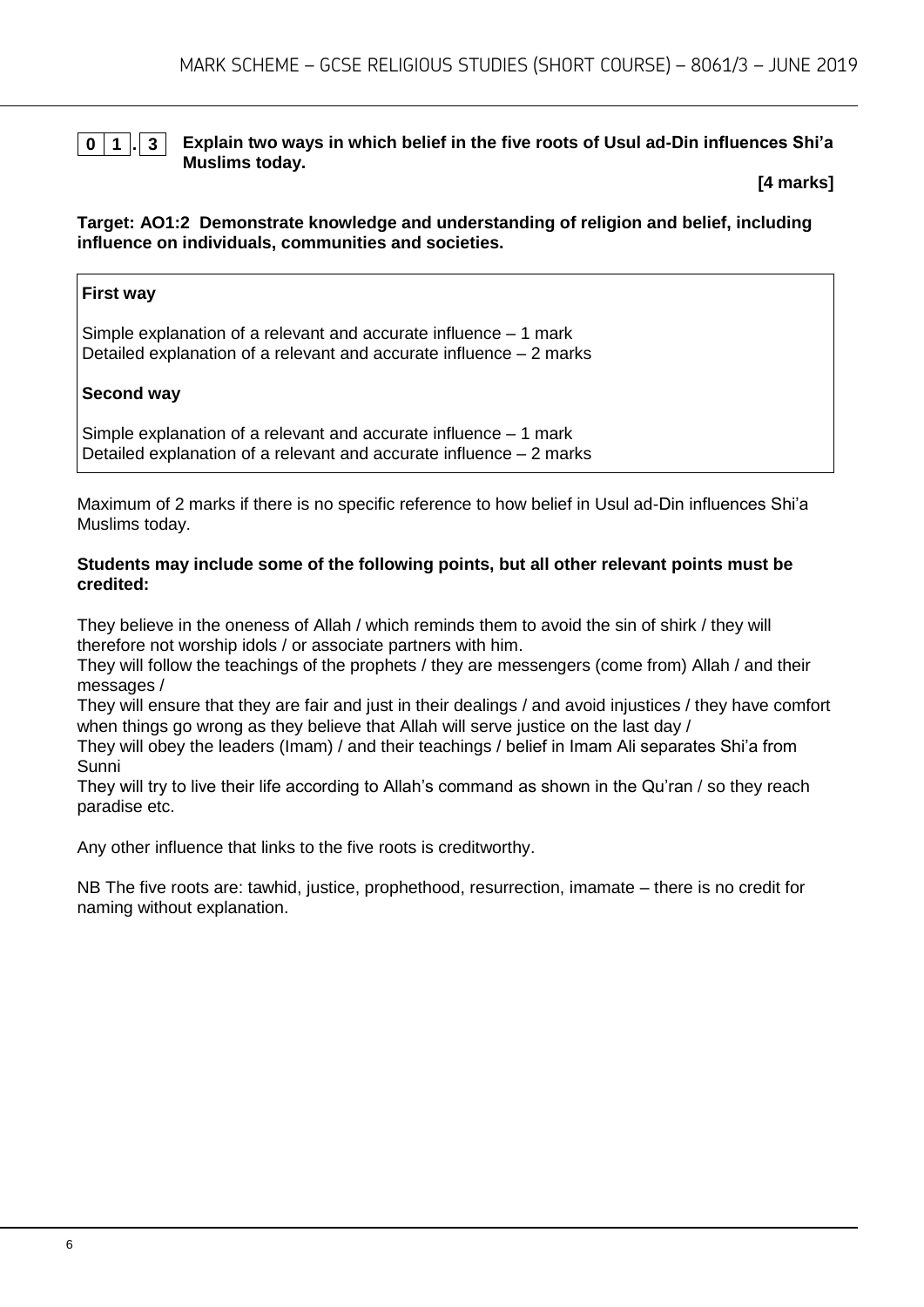#### **0 1 . 4 Explain two Muslim beliefs about life after death (Akhirah).**

**Refer to sacred writings or another source of Muslim belief and teaching in your answer.**

**[5 marks]**

#### **Target: AO1:1 Demonstrate knowledge and understanding of religion and belief, including beliefs, practices and sources of authority.**

#### **First belief**

Simple explanation of a relevant and accurate belief – 1 mark Detailed explanation of a relevant and accurate belief – 2 marks

#### **Second belief**

Simple explanation of a relevant and accurate belief – 1 mark Detailed explanation of a relevant and accurate belief – 2 marks

Relevant and accurate reference to sacred writing or another source of Muslim belief and teaching – 1 mark

#### NB

Naming a belief without explanation carries 1 mark.

Maximum 2 marks for descriptions of paradise, even if lengthy, because it is one explanation of a belief.

#### **Students may include some of the following points, but all other relevant points must be credited:**

Muslims believe they will be bought back to life after death in barzakh / 'It is God who created you, then He provided sustenance for you, then He will cause you to die, then He will give life back to you' (30:40) / here they will be questioned by two angels / they will either go to heaven or hell / if they answer these questions they will see the rewards to come and if not they will see the punishments that they will endure / they will be raised on the day of judgment and bought before Allah / angel Israfil will blow the trumpet to signal the start / They will walk across the sirat bridge / they will be given a scroll if it is given in their right hand they will go to heaven / 'Then as for him who will be given his Record in his right hand, He surely, will receive an easy reckoning' (84:7–9) / if they receive it in their left hand they will go to hell / And We will set up a just balance on the day of resurrection, so no soul shall be dealt with unjustly in the least; etc.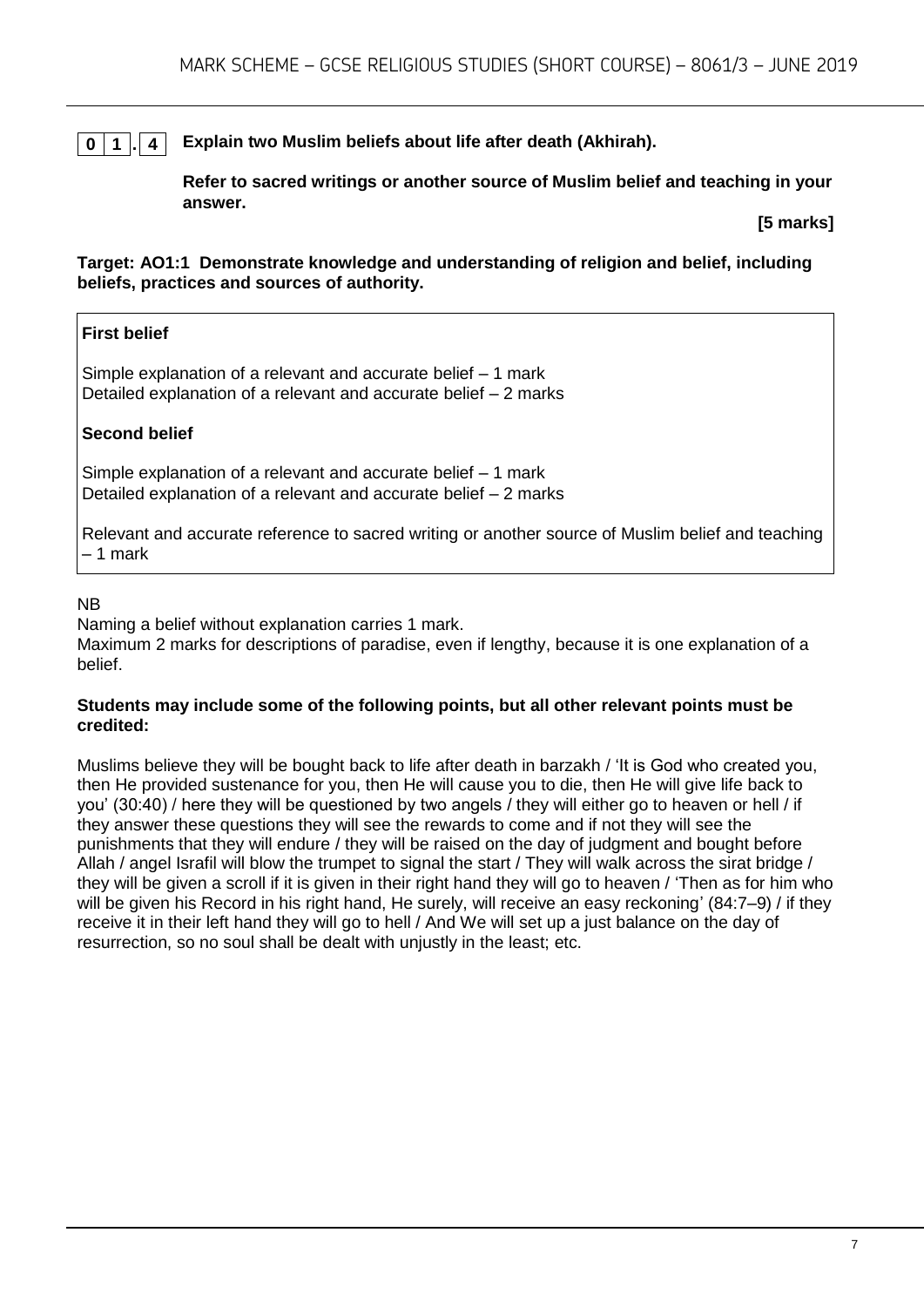#### **0 1 . 5 'Holy books are not important for Muslims in the modern world.'**

**Evaluate this statement.** 

**In your answer you should:**

- **refer to Muslim teaching**
- **give reasoned arguments to support this statement**
- **give reasoned arguments to support a different point of view**
- **reach a justified conclusion.**

**[12 marks] [SPaG 3 marks]**

#### **Target: AO2 Analyse and evaluate aspects of religion and belief, including their significance and influence.**

| Level | <b>Criteria</b>                                                                                                                                                                                                                                                                                                                   | <b>Marks</b> |
|-------|-----------------------------------------------------------------------------------------------------------------------------------------------------------------------------------------------------------------------------------------------------------------------------------------------------------------------------------|--------------|
| 4     | A well-argued response, reasoned consideration of different points of view.<br>Logical chains of reasoning leading to judgement(s) supported by knowledge and<br>understanding of relevant evidence and information.<br>References to religion applied to the issue.                                                              | $10 - 12$    |
| 3     | Reasoned consideration of different points of view.<br>Logical chains of reasoning that draw on knowledge and understanding of<br>relevant evidence and information.<br>Clear reference to religion.                                                                                                                              | $7 - 9$      |
| 2     | Reasoned consideration of a point of view.<br>A logical chain of reasoning drawing on knowledge and understanding of relevant<br>evidence and information.<br><b>OR</b><br>Recognition of different points of view, each supported by relevant reasons /<br>evidence.<br>Maximum of Level 2 if there is no reference to religion. | $4 - 6$      |
| 1     | Point of view with reason(s) stated in support.                                                                                                                                                                                                                                                                                   | $1 - 3$      |
| 0     | Nothing worthy of credit.                                                                                                                                                                                                                                                                                                         | 0            |

#### **Students may include some of the following evidence and arguments, but all relevant evidence and arguments must be credited:**

#### **Arguments in support**

- holy books were written centuries ago and the world has moved on since then
- holy books are often written in other languages which the reader does not understand and revealed in a different place
- many things contained in holy books are outdated
- some of these books are lost eg the scrolls of Ibrahim, and thus cannot be important
- there are other guides and authorities that have been developed and these are more practical eg following the example of Muhammad or role models such as parents and teachers who help people to make sense of the world thus removing the need for holy books, etc.
- science has explained many things that people used to learn from holy books
- holy books can be interpreted in too many ways to be important